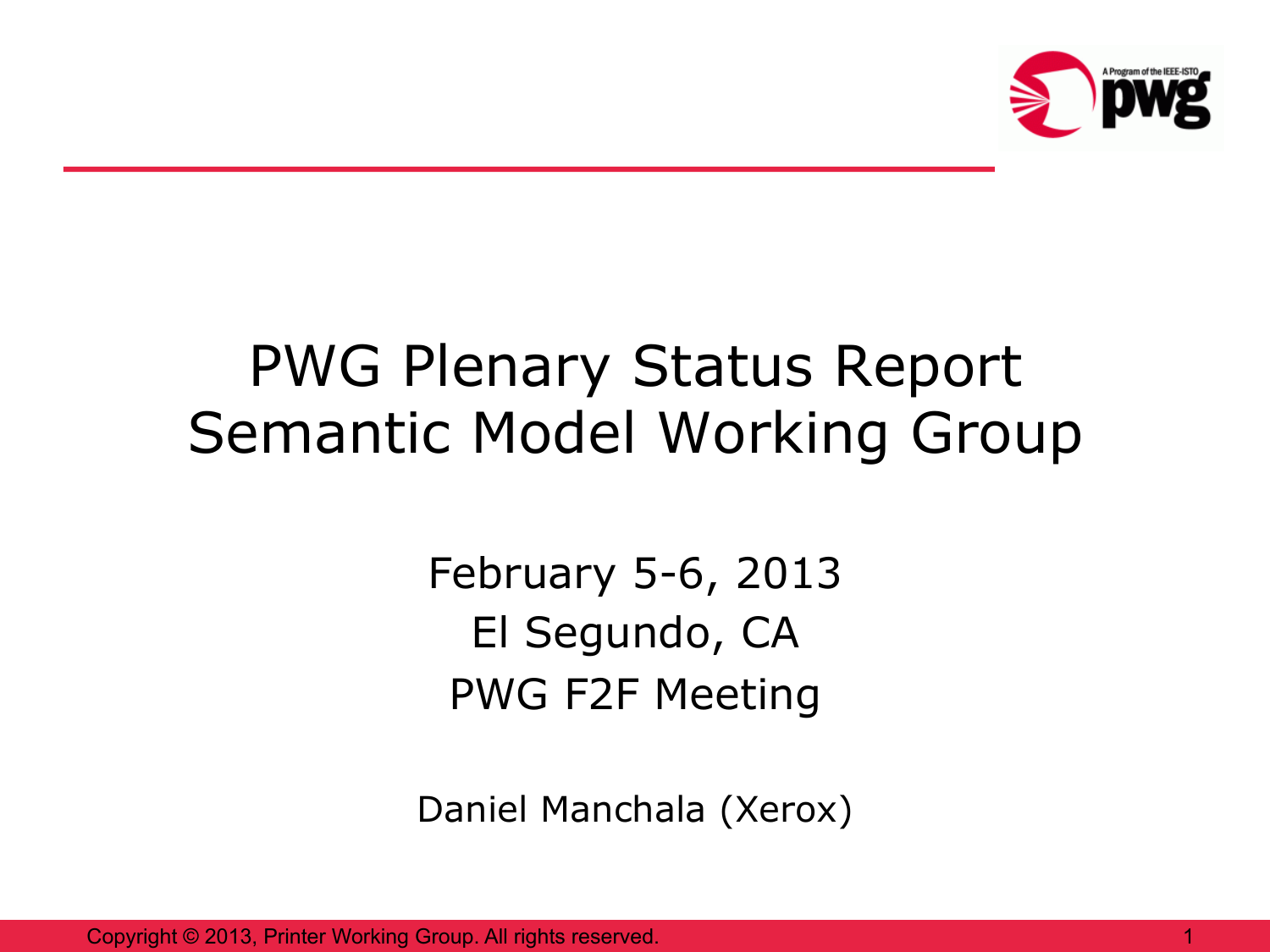

**The Semantic Model working group is concerned with the modeling of imaging services and subunits that comprise a network connected Multifunction Device. The Objectives are:** 

- The definition of a framework for the complete MFD model.
- Drive to a standard semantic definition for an MFD's Subunits, Services, Jobs and Documents.
	- Agreement on the semantics of their attributes, operations and parameters.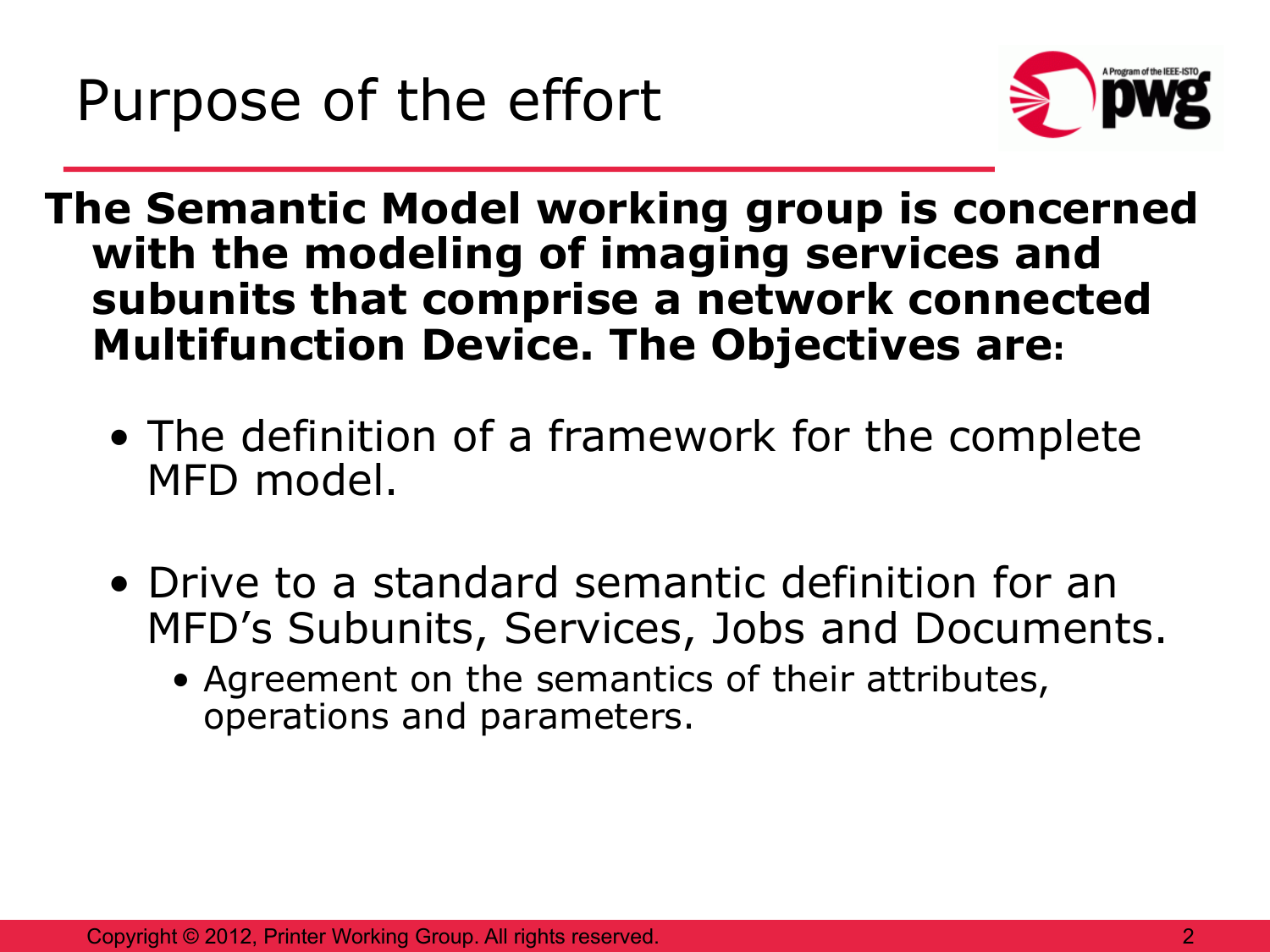

#### Print Service: *Approved January 2004*

- PWG5105.1: PWG Semantic Model Specification Version 1.00
- ftp://ftp.pwg.org/pub/pwg/candidates/cs-sm10-20040120-5105.1.pdf

#### Scan Service: *Approved April 2009*

- PWG5108.02-2009: Network Scan Service Semantic Model and Service Interface Version 1.0
- ftp://ftp.pwg.org/pub/pwg/candidates/cs-sm20-scan10-20090410-5108.02.pdf

## Resource Service: *Approved July 2009*

- PWG5108.03-2009: Network Resource Service Semantic Model and Service Interface Version 1.0
- ftp://ftp.pwg.org/pub/pwg/candidates/cs-sm20-resource10-20090703-5108.03.pdf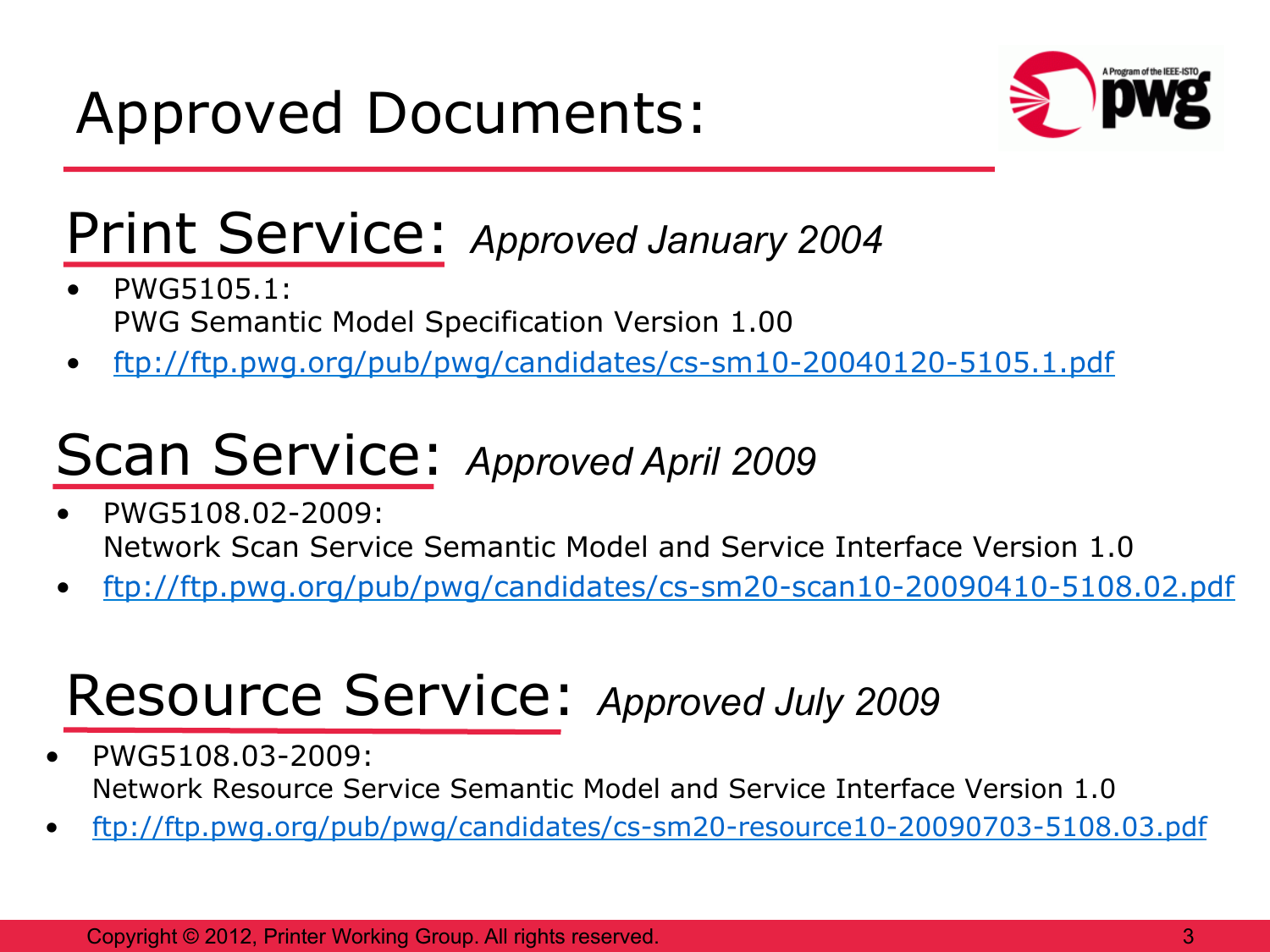

# MFD Common Semantics: *Approved April 2011*

- PWG5108.01-2011: MFD Model and Common Semantics Version 1.00
- ftp://ftp.pwg.org/pub/pwg/candidates/cs-sm20-mfdmodel10-20110415-5108.1.pdf

# Copy Service: *Approved June 2011*

- PWG5108.04-2011: Copy Service Semantic Model and Service Interface Version 1.00
- ftp://ftp.pwg.org/pub/pwg/candidates/cs-sm20-copy10-20110610-5108.04.pdf

# MFD Requirements: *Approved September 2010*

- Multifunction Device Service Model Requirements
- ftp://ftp.pwg.org/pub/pwg/informational/req-mfdreq10-20100901.pdf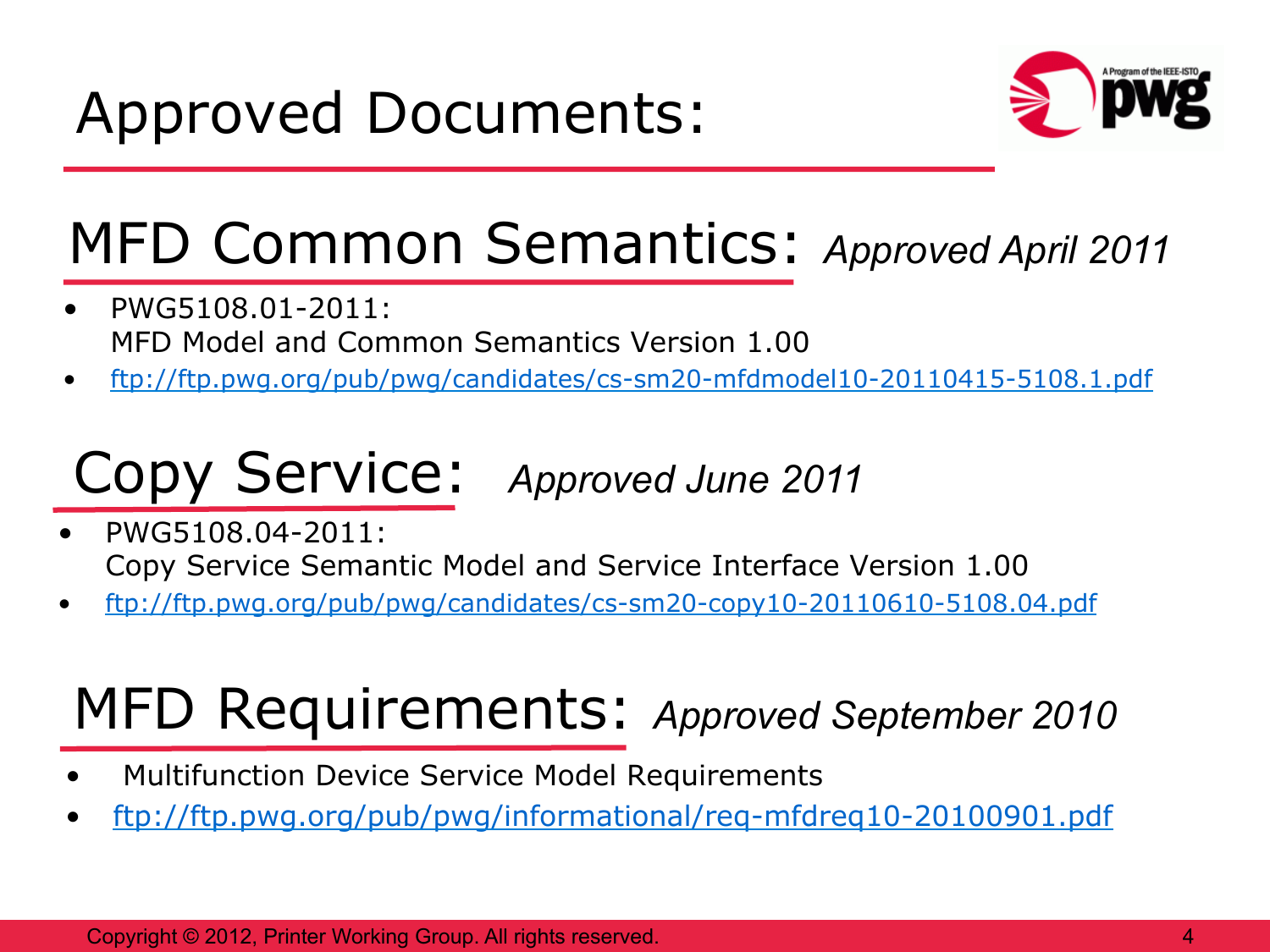

#### FaxOut Service : *Approved August 2011*

- PWG 5108.05-2011: FaxOut Service Semantic Model and Service Interface Version 1.0
- ftp://ftp.pwg.org/pub/pwg/candidates/cs-sm20-faxout10-20110809-5108.05.pdf

## System Control Service: *Approved February 2012*

- PWG 5108.06-2011: System Object and System Control Service Semantics Version 1.0
- ftp://ftp.pwg.org/pub/pwg/candidates/cs-sm20-system10-20120217-5108.06.pdf

### Print Job Ticket: *Approved August 2012*

- PWG 5108.07-2012: PWG Print Job Ticket and Associated Capabilities Version 1.0
- ftp://ftp.pwg.org/pub/pwg/candidates/cs-sm20-pjt10-20120813-5108.07.pdf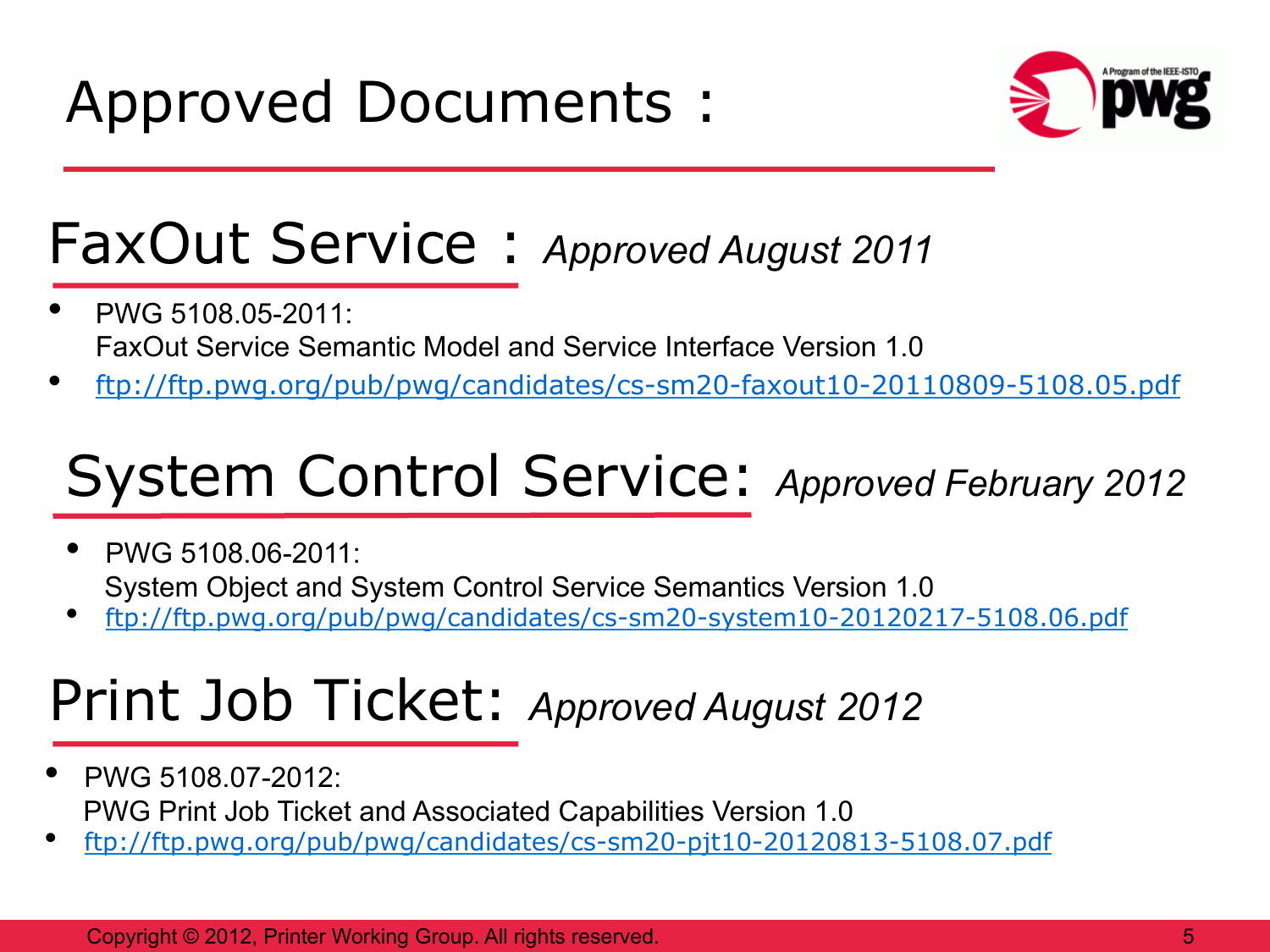

#### Transform Service: (Work in Progress)

Transform Service:

Semantic Model and Service Interface – August 7, 2012 Interim Draft ftp://ftp.pwg.org/pub/pwg/mfd/wd/wd-mfdtransformmodel01-20120807.pdf

FaxIn Service: (Work in Progress)

FaxIn Service:

Semantic Model and Service Interface – November 30, 2011 Interim Draft ftp://ftp.pwg.org/pub/pwg/mfd/wd/wd-mfdfaxinmodel10-20111130.pdf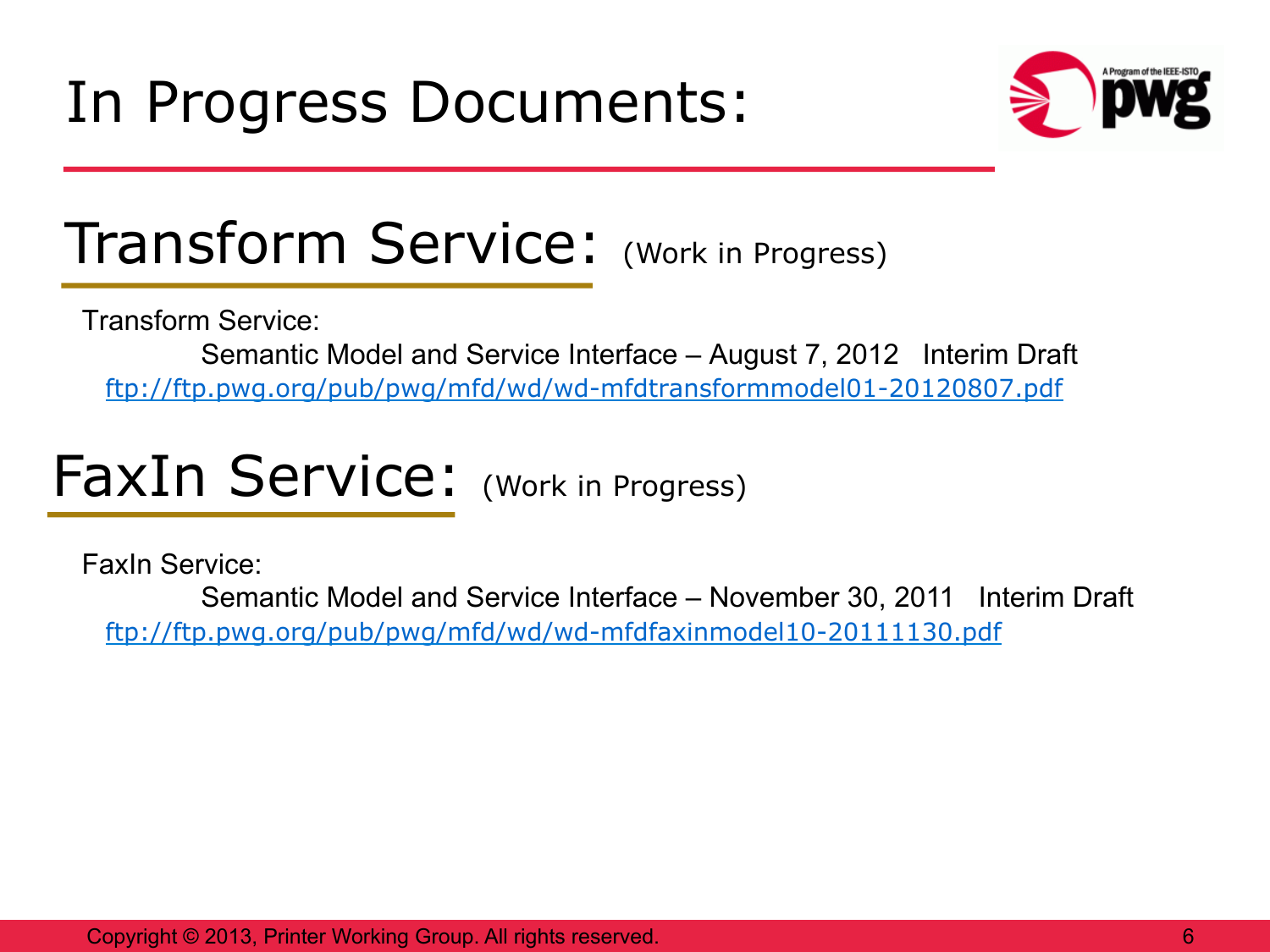



- Named version (v1.180) published for Print Job Ticket and Associated Capabilities
- Latest (v1.185) Up to date with In Progress specifications
	- Transform Service
	- FaxIn Service
	- FaxOut Service ("PrinterOrganization")
	- Cloud Print extensions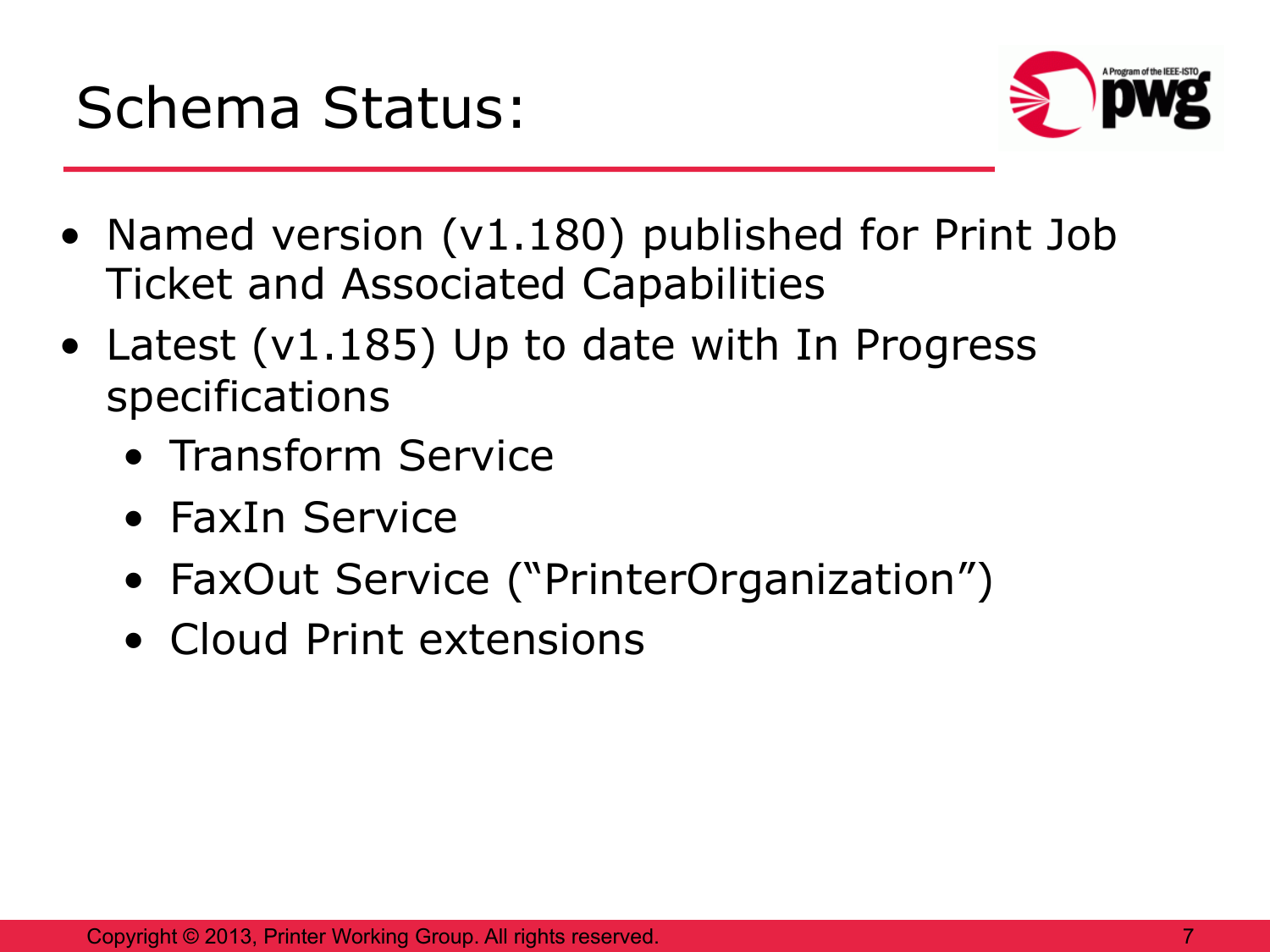



- Services planned to be addressed after the current Service is complete. (Subject to volunteers to be Editors)
	- EmailIn Service
	- EmailOut Service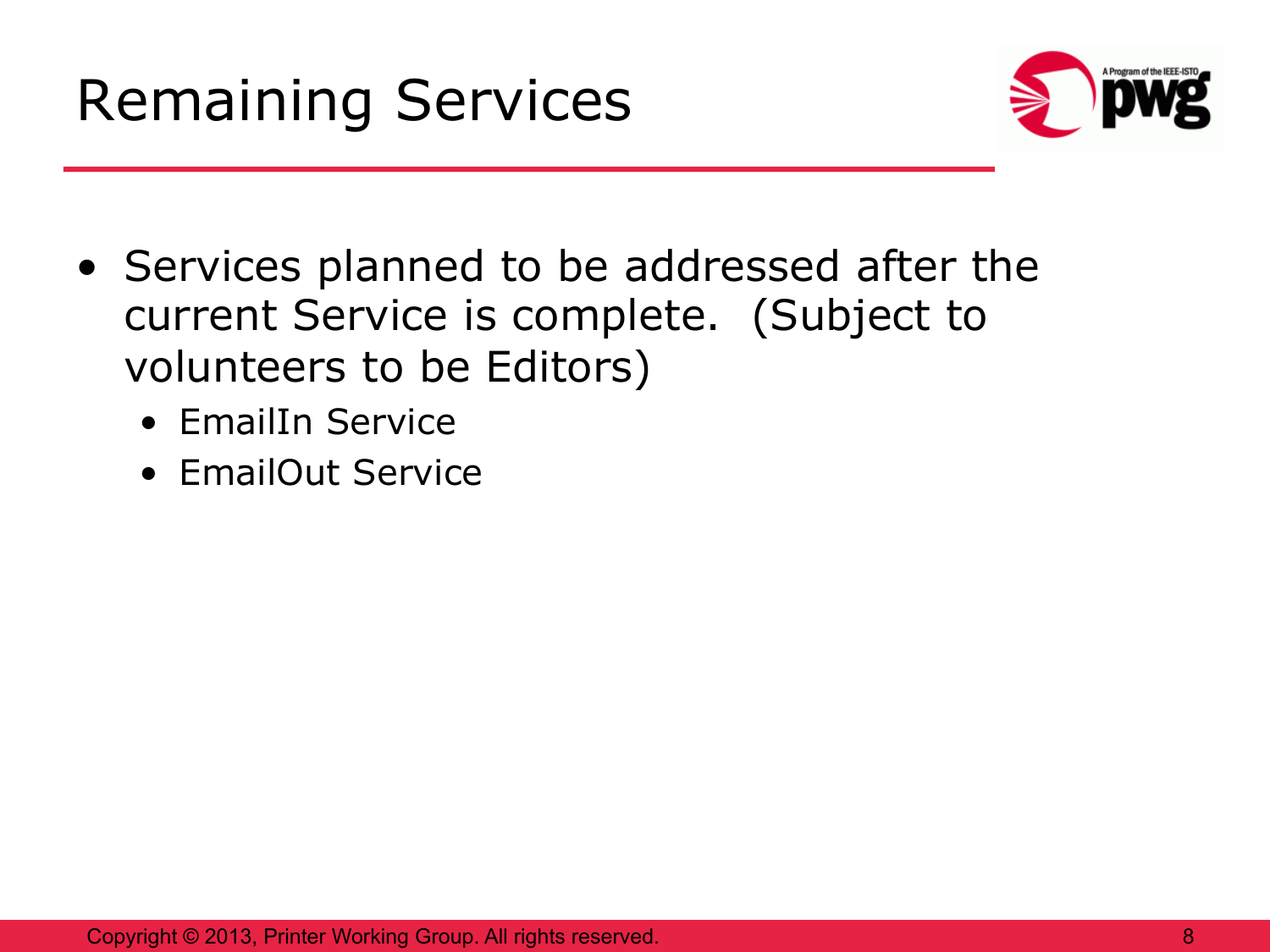



- Appoint Vice Chair and Secretary of Semantic Model Working Group
- Complete Last Call and Formal Vote on
	- Transform Service: Semantic Model and Service Interface
	- FaxIn Service: Semantic Model and Service Interface
- Coordinate transition of Cloud Mapping activity
	- Co-ordinate writing of the specifications, and formal approval with the Cloud group.
- Update the MFD Model and Common Semantics Version 1.0 to be the PWG Semantic Model Specification Version 2.0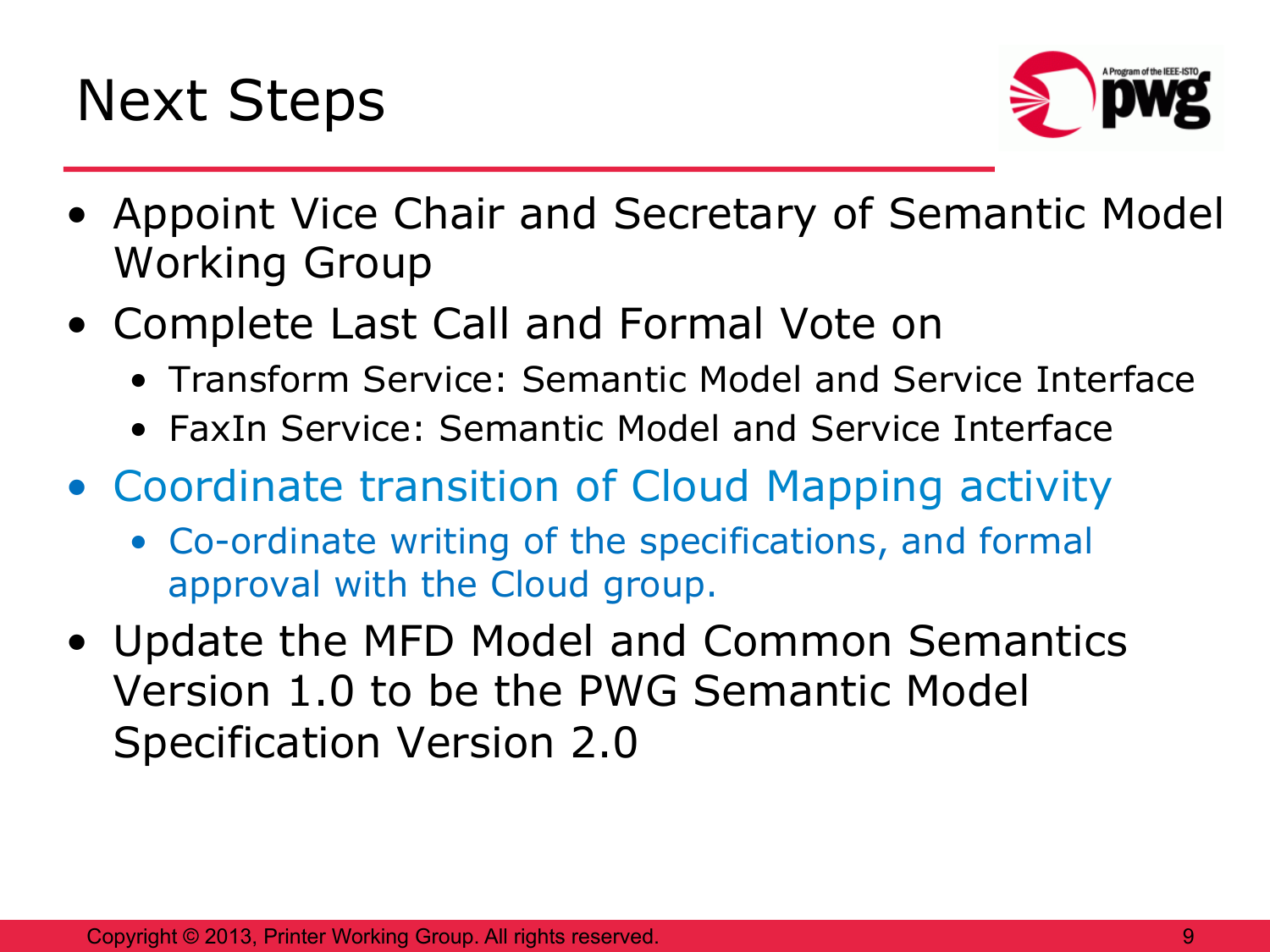More Info/How to participate



- Ø **We welcome more participation from member companies**
- Ø **The group maintains a Web Page for Semantic Model that includes links to the latest documents, schema and a browsable version of the schema**

http://www.pwg.org/mfd